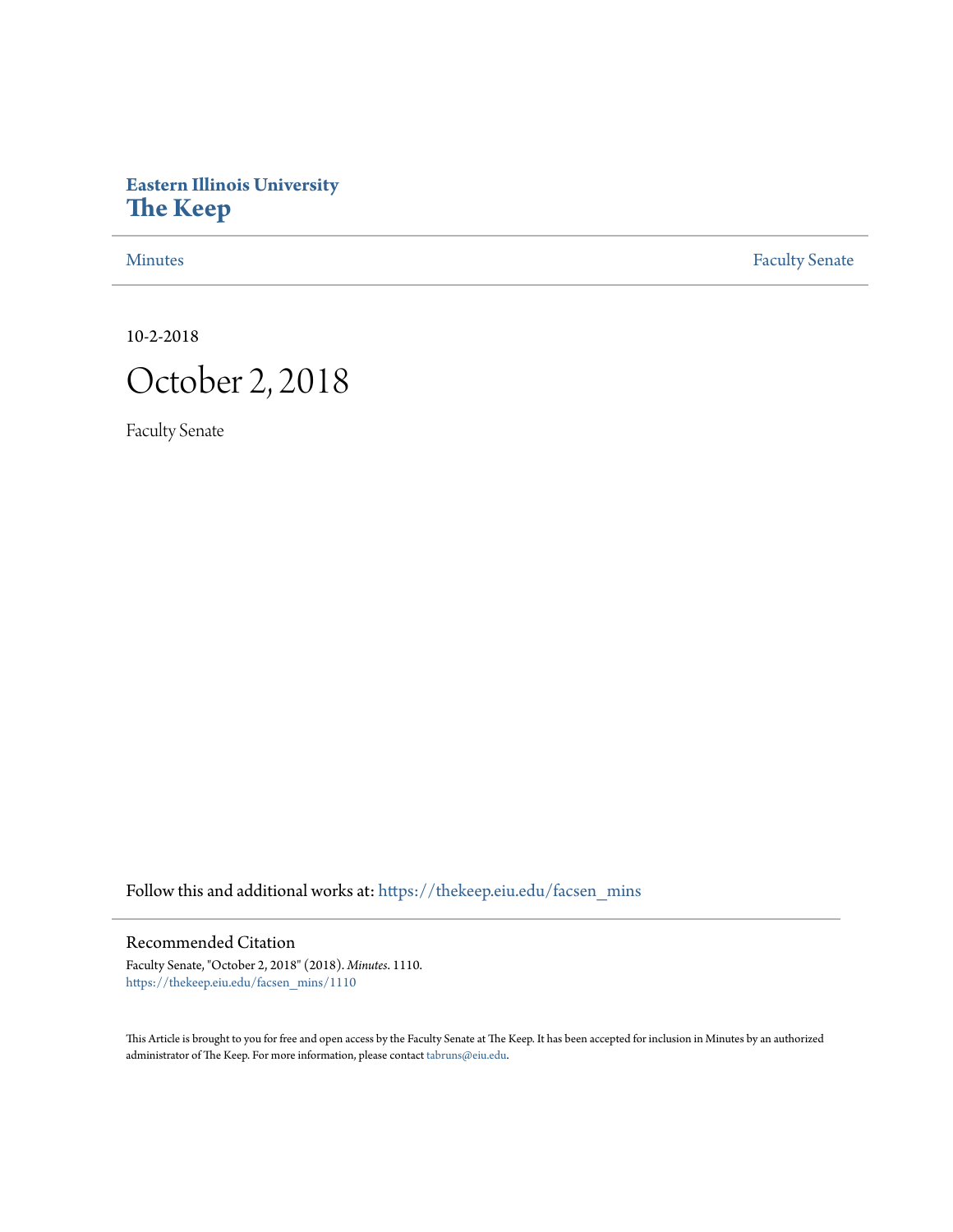*Note: This minutes is a summary of the proceeding, not a verbatim transcript.*

Attendance: Abebe, Brantley, Bruns, Chahyadi, Corrigan, Gosse, Holly, Hung, Oliver, Shaw, Stowell, Wharram, VanGunten Student Senate Representative: Gordon Guests: Provost Gatrell, Dr. Okrasinski, Ms. Brooke Schwartz (DEN)

Bruns called meeting to order at 2:03 pm.

- Motion to approve minutes of Sep 18, with requested modification. Motion by Stowell, seconded by Abebe. Brantley, Holly, Shaw, and VanGunten abstain, no opposition, motion passed.
- Bruns: Met with Glassman to update the ongoing the campus tour. Will update the Senate with summary later.
- Hung: Dr. Glassman wants input on the 360 review described in the Senate resolution from last year. Perhaps we will talk about this later this meeting.
- Bruns: Dr. Glassman didn't want to assume what the Senate wants from the process so that's why he's asking us for input.

Stowell: Also talked about budget and re-staffing positions, but more to come on Wed address.

Stowell: On election, we agreed on electronic vote to install the election results. Sarah Johnson from Booth will serve on CFR. Sheila Simons from HHS will be on CGS. Our 5 new Senators are here now (Hugo, Holly, Shaw, Wharram, VanGunten). The UPC election by vote was Rose Gong. COTE is changing bylaw to go from 11 to 7. So some positions unfilled may be ok. We do have Melanie Burns voted in. I've invited others, but they said they're not interested or wanted to wait for bylaws to finish updates. Had about 25 % vote participation which is lower than Spring last year. One more item – having fewer barriers to serve for faculty. Would like to propose to change bylaw to allow people who're serving on other major committees can serve in FacSen. Currently, COTE/CGS/FacSen/CAA are mutually exclusive. So I move to strike that limit to make it easier for people to run for elections.

Bruns: We should probably discuss this more thoroughly later.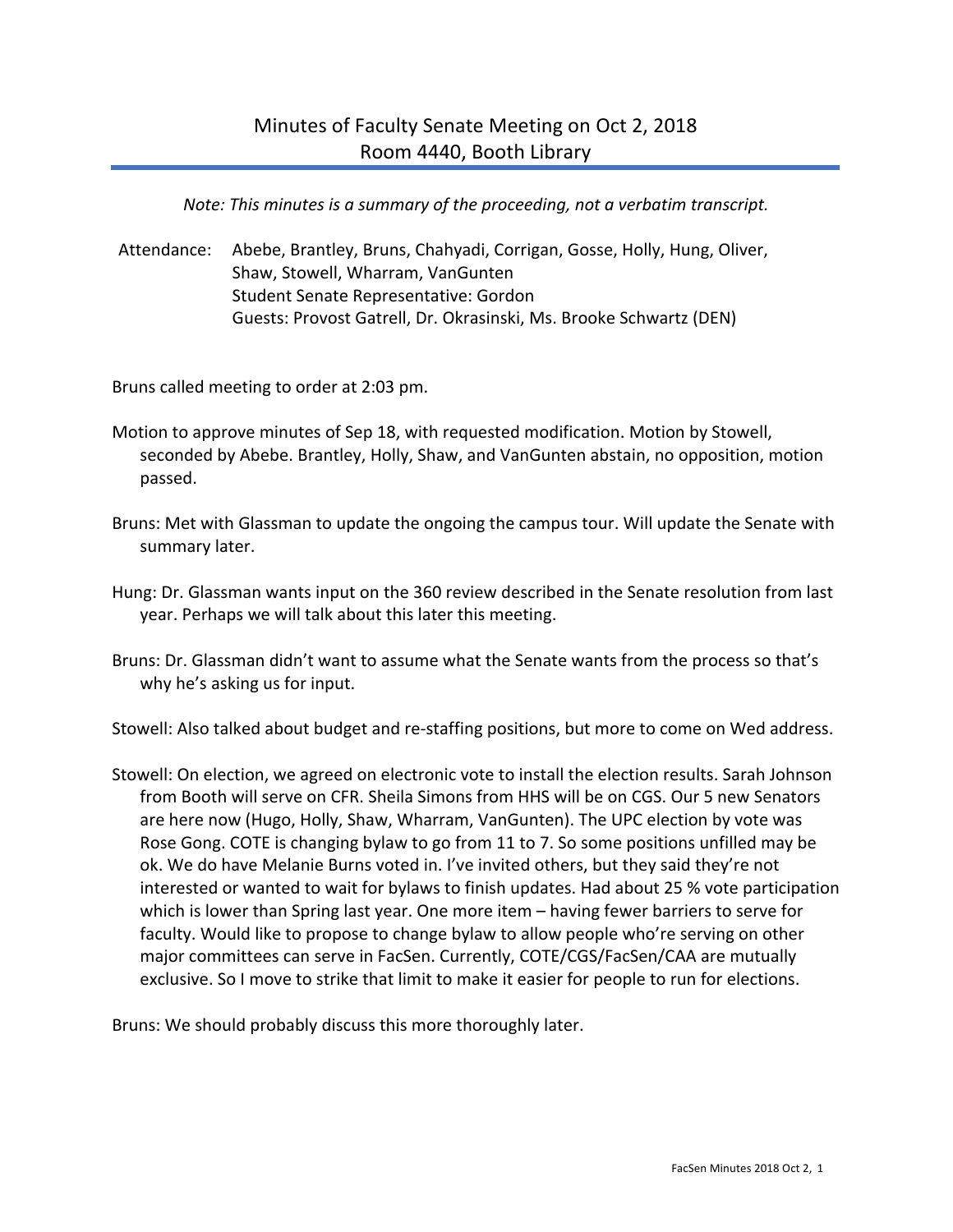- Nomination Oliver: Responded to Mark Kattenbraker, about selection departmental rep to the college level review committee for research, creative activity, and special project proposal CU. In Booth, tenured professor has been selected for this process. The question is whether it needs to be Unit A for other units on campus.
- Wharram: I think the CU pool to be assigned is only available to Unit A. In that case, it makes sense then individuals on the committee should also be Unit A.

Gosse: I've done that before for CoS, I think they were all Unit A.

Hung: That makes sense to me.

Gatrell: Historically it's been Unit A but there's no language on it. Each college may want a different model. The key is to have faculty oversight on this process.

Hung: One consideration is that special projects can be assigned to Unit B. The research and creativity activities are reserved for Unit A faculty who want to apply for it. But there could be special projects like curriculum revision that is deserving of CU release. So if those proposals go to the committee then it might be good to have a Unit B voice on it.

Gatrell: In the case of major curriculum revision, if the chair in consultation with the Dean thinks the project should receive non instruction CU then they could do that.

Hung: Right so that won't need to go in front of the committee.

Gatrell: So the pool is more in line with Unit A need.

Bruns: Do we have a motion to have this only for Unit A.

Hung: I don't think we need resolution.

Abebe: It is the current practice. I don't think we need a resolution, just clarification.

- Carson: Student senate now has quorum. We had a speaker election but we need to redo it due to procedural issues. So we need to redo it. Executive VP is filling in as Speaker.
- Hung: Nothing to report from the Staff Senate. I am thinking after homecoming I will send out information for the joint meeting.

Bruns: Eckert and Hugo are not here, so any questions for the Awards Committee?

Hung: I do have a question regarding an issue about the awards. I recall a discussion from last year's Senate that one of our two awards used to have a cash award associated with it, but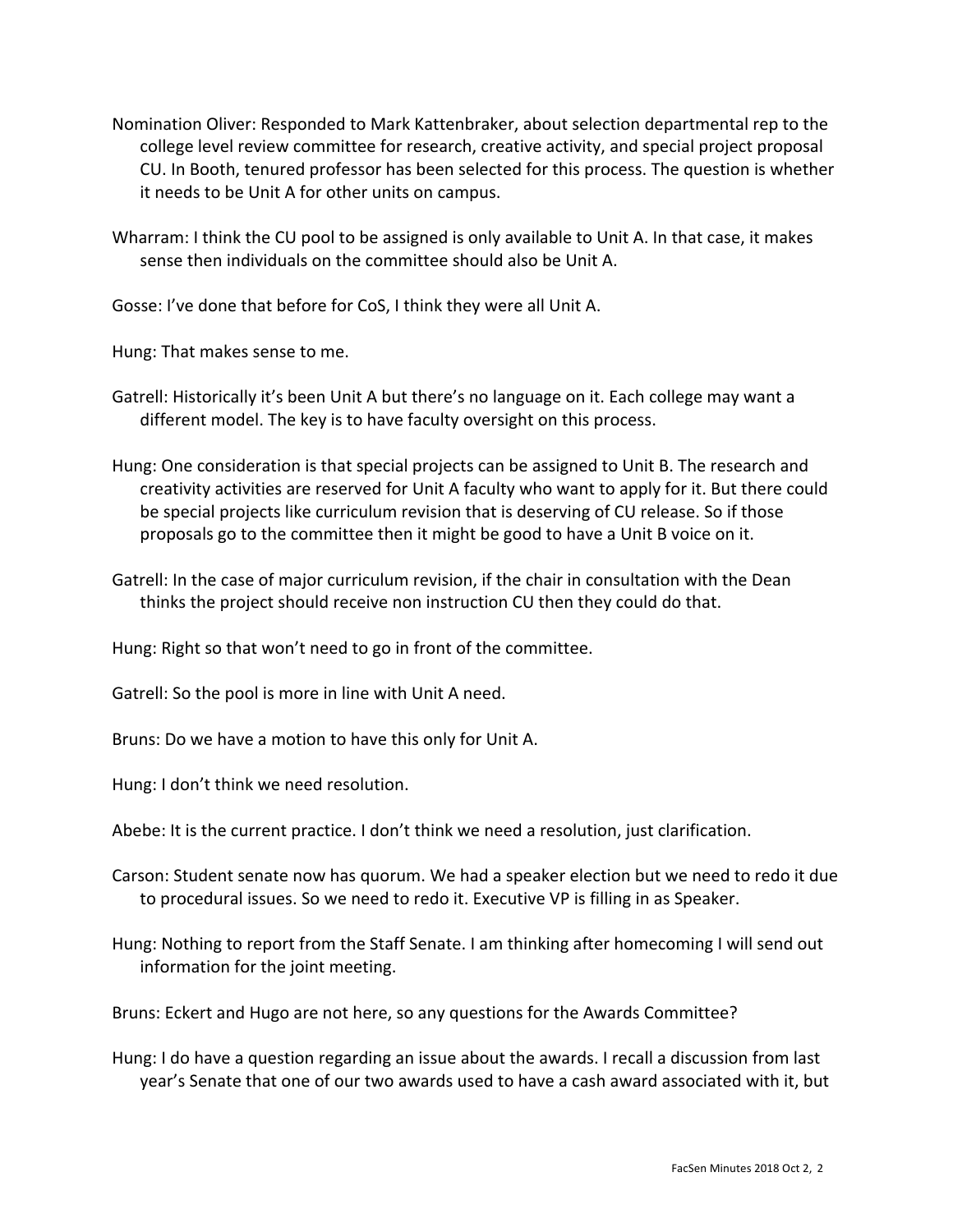due to reasons unclear, that practice has stopped. It stopped not because we intended for it to stop, so I want to make sure we can pick up on that practice again if possible.

Abebe: For nomination committee, we had a discussion 2 meetings ago to suggest combining awards and forum committee. No actions yet. We should probably bring it to a solution. Should I bring a resolution to combine for next meeting.

Bruns: I don't recall people against it when we talked last time.

Abebe: In that case let's do a formal motion to merge the two.

Stowell: There were other committees that are supposed to combine too so let's put it all together.

Bruns: We also talked about co-sponsoring open access topic from Booth.

- Brantley: Thank Abebe for cooperating and lending support. Booth is celebrating National Open Access Week from Oct 22 to Oct 28. Two movies screening Monday 22<sup>nd</sup>, "Paywall" in Doudna. We will have brief intro before and then discussion after.
- Hung: On Budget transparency, the budget is not finalized yet so nothing to report. I did find the audit report from previous years. I will analyze them together when the new budget is available to make some comparison. More detail report forthcoming next semester.
- Bruns: On Shared Governance implementation. I've done some revision on Senate Constitution, Stowell has proposed some ideas. The Exec team will share this with the 4 chairs on Wed. Discuss. Then bring it back. Collaborating with the councils to figure this out.
- Abebe: A comment regarding the DEN report on this process. Some Senators have talked about it. Perhaps we could improve communication with the other councils on campus, namely the CAA. The report in DEN seems to make it a zero-sum game in terms of status. That's not the case. FacSen wants to work with all the parties on campus. I don't know how people get the idea. My personal goal isn't that. We want to make sure the FacSen respects other stakeholders. When we have the opportunity, we should make that clear to others. When people interpret it differently than how we have talked about here.
- Chahyadi: I received similar questions from faculty in the school of Business. I think the DEN report portrayed us in a negative ay, where FacSen seems power hungry. That's not close to what we have talked about. Is it appropriate to clarify maybe through an email? To clarify.
- Bruns: I think that's a good idea. Maybe after the lunch meeting tomorrow then we will send out an email.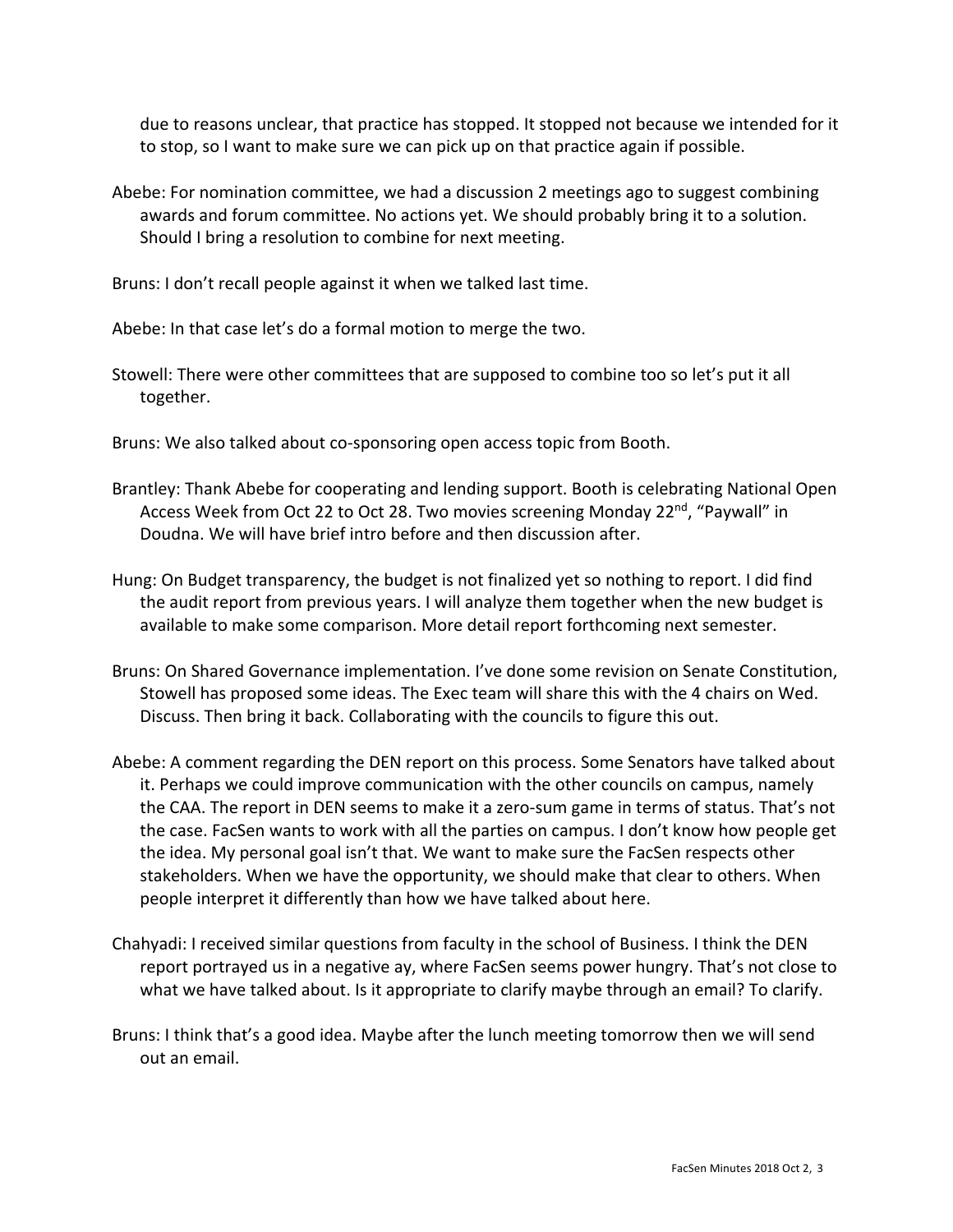- Stowell: The first resolution in question we have already voted on. The only lingering discussion is whether we want Unit B representative seat. The other issue, college representation, we've also voted on.
- Hung: On the issue of Unit B, I don't think we've voted on that, or have a consensus yet on the model and process. As an explanation for our new members, the proposal is to change the current model for Senate where all seats are at-large to a model where some seats are tied to colleges – CLAS will get 4, Booth 1, CEPS 1, LCBT 1, HHS 1, and 7 at-large seats. The consideration being discussed here is whether we want to add a Unit B Seat, and if we do, will we take it from one of the 7 at-large seats, or will we increase the Senate number to 16 Senators.

VanGunten: A point of clarification, we are no COE, not CEPS.

Hung: Yes, thanks for the correction.

- Bruns: From the dept feedback, faculty members seem to be in favor of a dedicated Unit B seat. I know we have some considerations on whether the seat will make Unit B members feel pressure. From what I have heard from Unit B members, they are in favor of it.
- Brantley: We talked about pressure for work not specified in the contract. But what happens if it's unfilled, then will it just remain unfilled?

Stowell: It's currently what we're doing when we have unfilled seats.

Gosse: How would that change procedure? Would each college vote for their respective representative plus the at-large?

Stowell: Currently when there are college-specific seats, that's how we do it.

Wharram: Do we have to do that way?

- Stowell: I've thought about that given the size of faculty body. So for instance, 10 votes from a smaller college is much harder to reach than for larger colleges.
- Abebe: Unit B perhaps if they don't want to serve. If they don't, then that's fine. They're not pressured. But there are some who do want to serve. So I don't think it will be a major impediment.
- Bruns: I actually have heard from Unit B members that they'd run for that seat. So how should we proceed, do we make it 15, or 16. I think it makes sense to have 6 at-large and keep the total of 15.

Wharram: Does that mean we have to kick someone off Senate?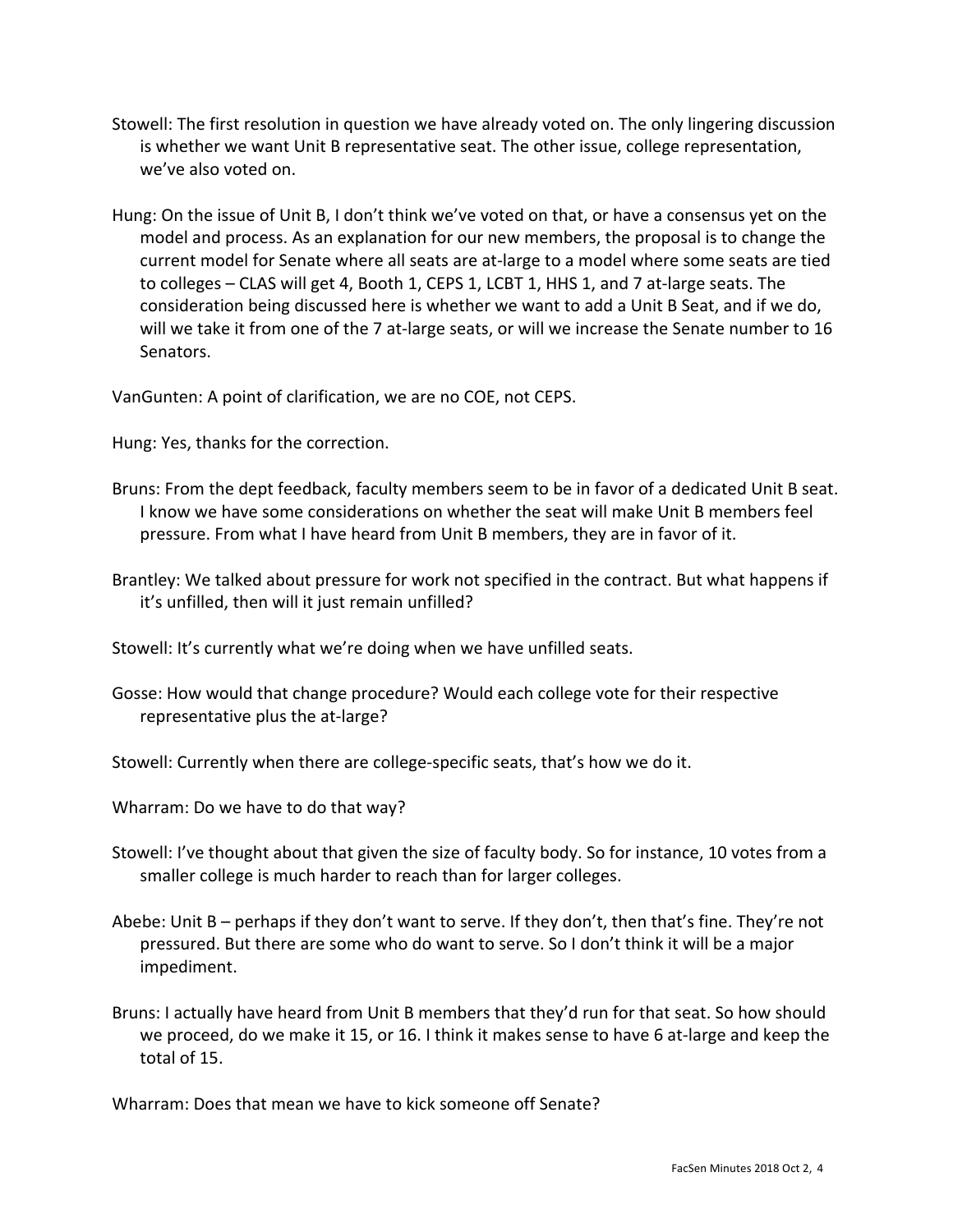Stowell: Depends on who's rotating off. Since we have 5 open slots each year.

Bruns: So if we implement it starting Spring semester then we won't run into that problem.

Hung: We also have to have language in place for our current configuration since we are all elected as "at-large." So we need a plan to figure out which of the current Senators are college-specific and which ones are at-large, and then what seats should open up for the Spring election.

Stowell: Fortunately, we are already covered for the college level seat right now.

Hung: We should probably take a vote for the record that we all agree to do these changes. The vote will be to change our Senate Seat alignment to the 4-1-1-1-1, plus 1 Unit B, with 6 atlarge seats.

Bruns: But we have already passed that.

Hung: Not with the Unit B dedicated seats.

- Bruns: We should just vote on the Unit B seat part and then combine it with the prior resolution to move forward.
- Hung: Ok, then I will make a motion to convert one of the 7 at-large seats to a dedicated Unit B Seat similar in how we have dedicated seats for CLAS, COE, etc.
- Gatrell: We can't guarantee that a Unit B faculty will stand for election. So maybe a better way to approach is to have up to 1 Unit B person is eligible to be an at-large senator. So the highest vote-getting Unit B person will take that seat.
- Hung: As of now, every seat at the Senate is open to Unit B faculty. This is also true for all the college-specific seat. Right now, in the current proposed model for college level representation at the Senate, if a seat reserved for a college isn't filled, then it defaults to become an at-large seat. Then that college-specific seat will open up for filling the next election cycle.

Stowell: Right now what we do is that we will go ask specific faculty members to recruit.

- Bruns: What if this Unit B seat is a one-year term? In that case, if we don't have a Unit B member for that seat, then we will have a one-year term Unit A person.
- VanGunten: As someone who's not been in the conversation, I don't understand why if the seats are available to Unit B faculty to run for right now, why do we need to have a specific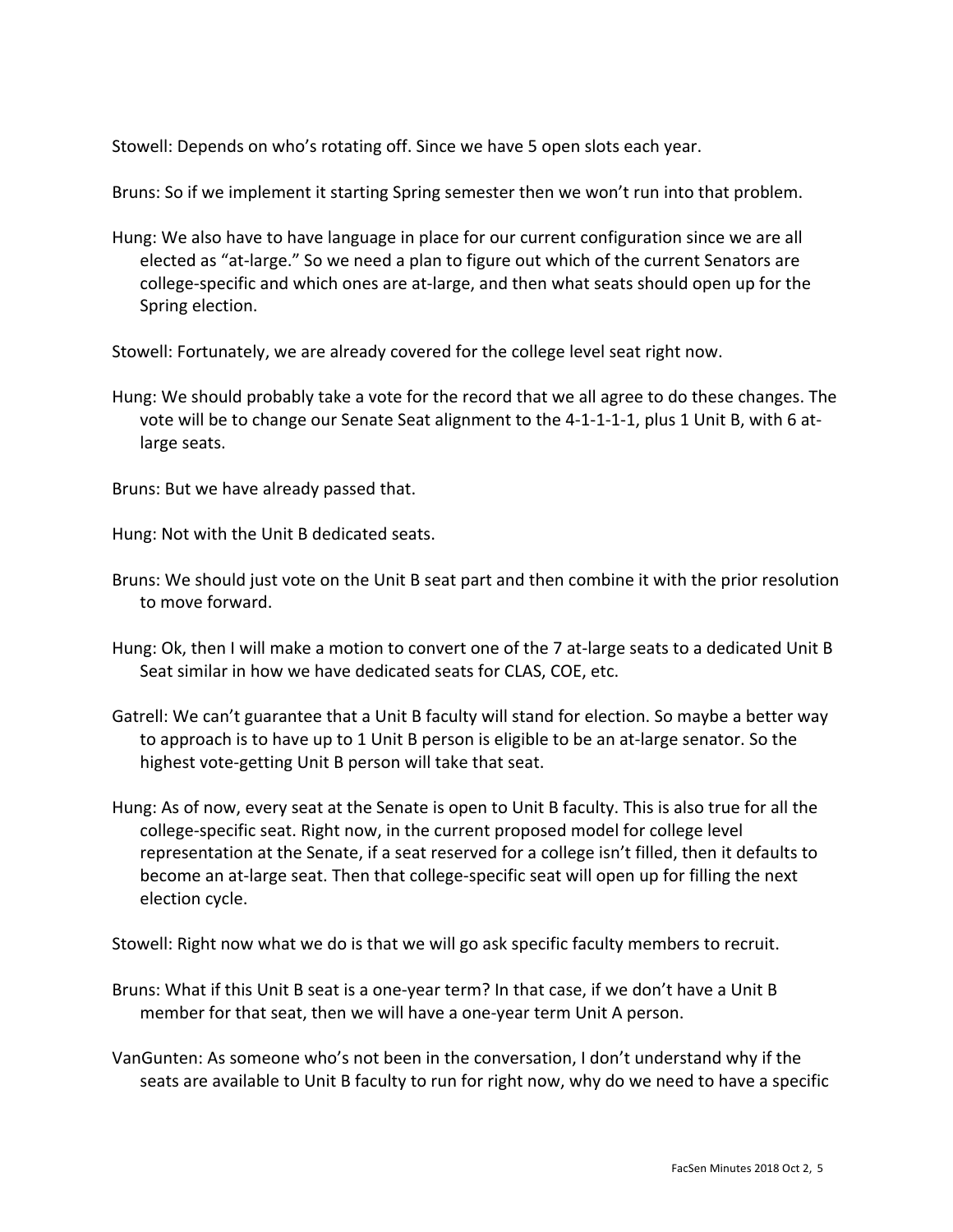seat for that? The process is for us to invite and include them, not to have a dedicated seat for it.

- Bruns: You're right that they can run any time. But there's something very specifically appealing in having a Unit B, in that it signals a very clear signal for inclusion.
- VanGuten: When did Unit B become eligible for FacSen? Because that wasn't the case before. It used to be only for Unit A.

Abebe: It still is.

VanGunten: Yes but I mean being eligible to run for the seats.

Hung: That was changed with the resolution that was perhaps 9 or 10 years ago? The clarifying line in the Senate Constitution that "faculty" means tenured/tenure-track, ACF, and chair, has been on it for 7 or 8 years right?

Oliver: No I think it's more like 3 to 4 years.

- VanGunten: So is this a publicity issue, and not a structural issue? I think if I go to my department and ask my Unit B colleagues if they think they can run for Faculty Senate seat I think the answer will be a resounding "no."
- Abebe: No I don't think it's a publicity issue. I think it's a service issue. We do not have enough people to serve on committees around the campus. The discussion then went on to include Unit B faculty members who would not mind participating. I think the best way to deal with this is to have language in front of us before we take a vote. I would ask that the executive board prepare a written description so we can review, before voting on it.

Hung: I agree.

- Oliver: To Senator VanGunten's point, we might just need to invite better. So maybe we just need to advertise better. If we designate a spot, which is a nice invitation, will it actually reduce access to the other seats? But wait they are eligible for the other seats, too, right?
- Hung: Yes and that's not different from say, CLAS faculty. In the new model, they can run for any of the 4 CLAS seats, plus the 6 or 7 at-large seats.
- Oliver: With the lack of incentives PBI doesn't consider services we haven't had Unit B faculty run. So maybe it's the lack of incentives, which will remain regardless of inviting we are to Unit B members.
- Bruns: But they did say that's what they want. The service issue isn't what they told us as something holding them back from running for these seats.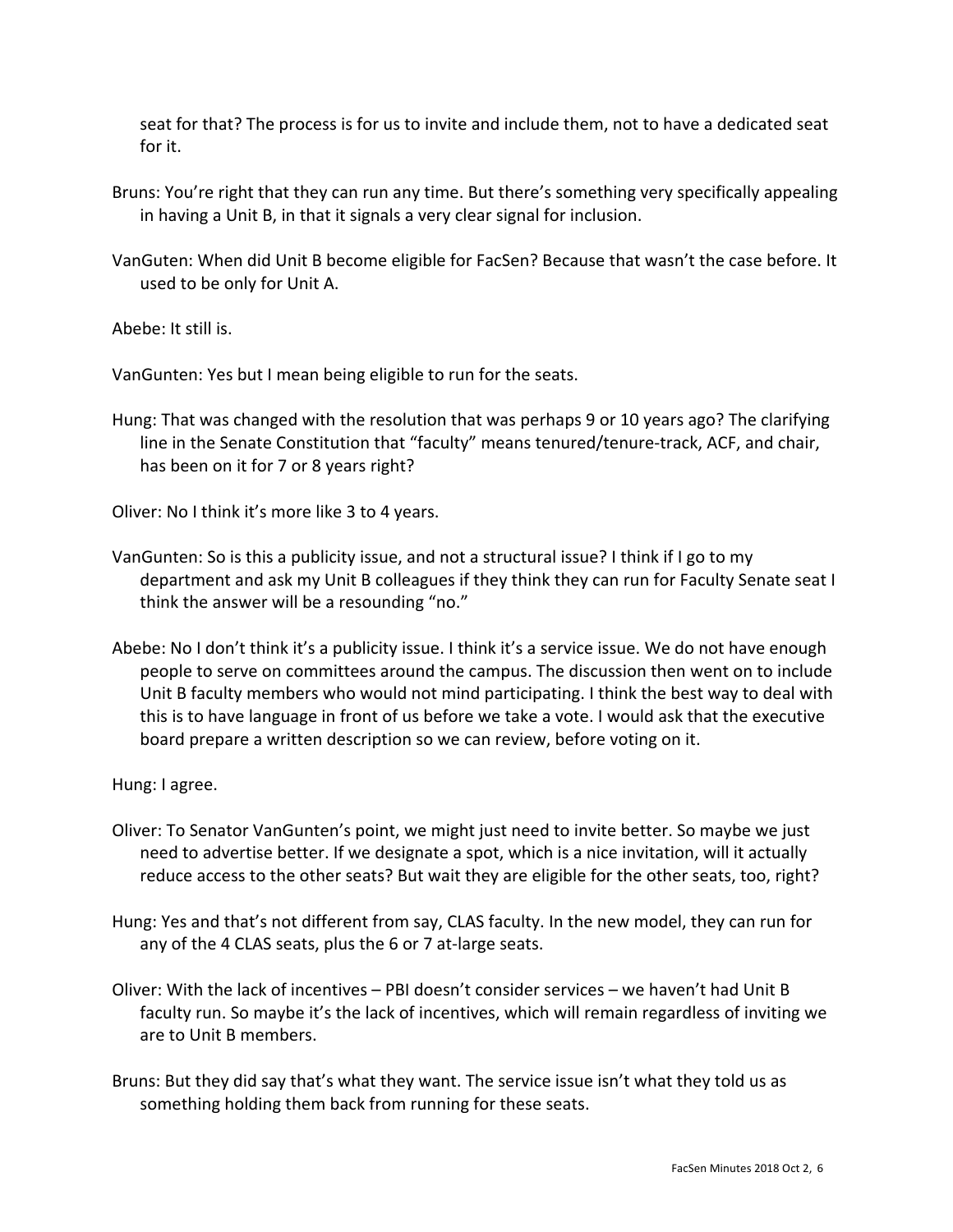- Oliver: I appreciate your effort going to the departments and listening for feedbacks. I worry though that the feedback may not be a good predictor for change in behavior absent incentives.
- Gosse: I think we're an incomplete voice without ACF. I think we need to acknowledge that shared governance should mean that they need to be included. It might be a change in recruitment pattern, but we need to make the effort to include.
- Oliver: I agree. We do need their voice. The challenge is how to motivate that. Without some specific incentive it may become difficult to fill that seat.
- Wharram: It's about representation. If we signal that we want HHS, we reserve a seat for them. It'd be the same we should do for Unit B. It's quite possible that a hinderances in the absence of Unit B members right now may be that some of them think they're "stepping out of bounds." Taking steps to make it open can perhaps address that.

Stowell: In the call for election this Fall, we made explicit that Unit B, and chairs, are there.

- Chahyadi: I don't think a dedicated seat is necessary to get every faculty voice here. Perhaps a specific email to all Unit B faculty to encourage them to run, that'd be adequate. Creating a dedicated seat, there may be unforeseen consequences.
- Bruns: That's possible. Perhaps we're missing the part about formal representation. The seats dedicated to the four colleges is saying that we specifically seek representation from them at FacSen. I see the seat for Unit B in the same light. These seats are dedicated to say we represent these areas. So while there could be unforeseen consequences on that, but that's what's driving my thinking on it.
- Chahyadi: But as you said, those Unit B members who said they'd run, they'll run, regardless of whether there's a seat reserved.
- Bruns: But as Senator Wharram said, there can be the issue of perceived boundaries that prevent them. I think the key piece of having a Unit B seat is to have that notion for Unit B that "this is our seat," even though technically they can run for all the seats now.
- Stowell: I think that's an interesting question. We are asking why don't Unit B serve, but why do Unit A serve? Why do we serve?

Abebe: For most people there are incentives.

Shaw: I was at one point a Unit B faculty, getting ready to be in a PhD program. How good it would have looked if I had the chance to serve on FacSen as a Unit B representative. So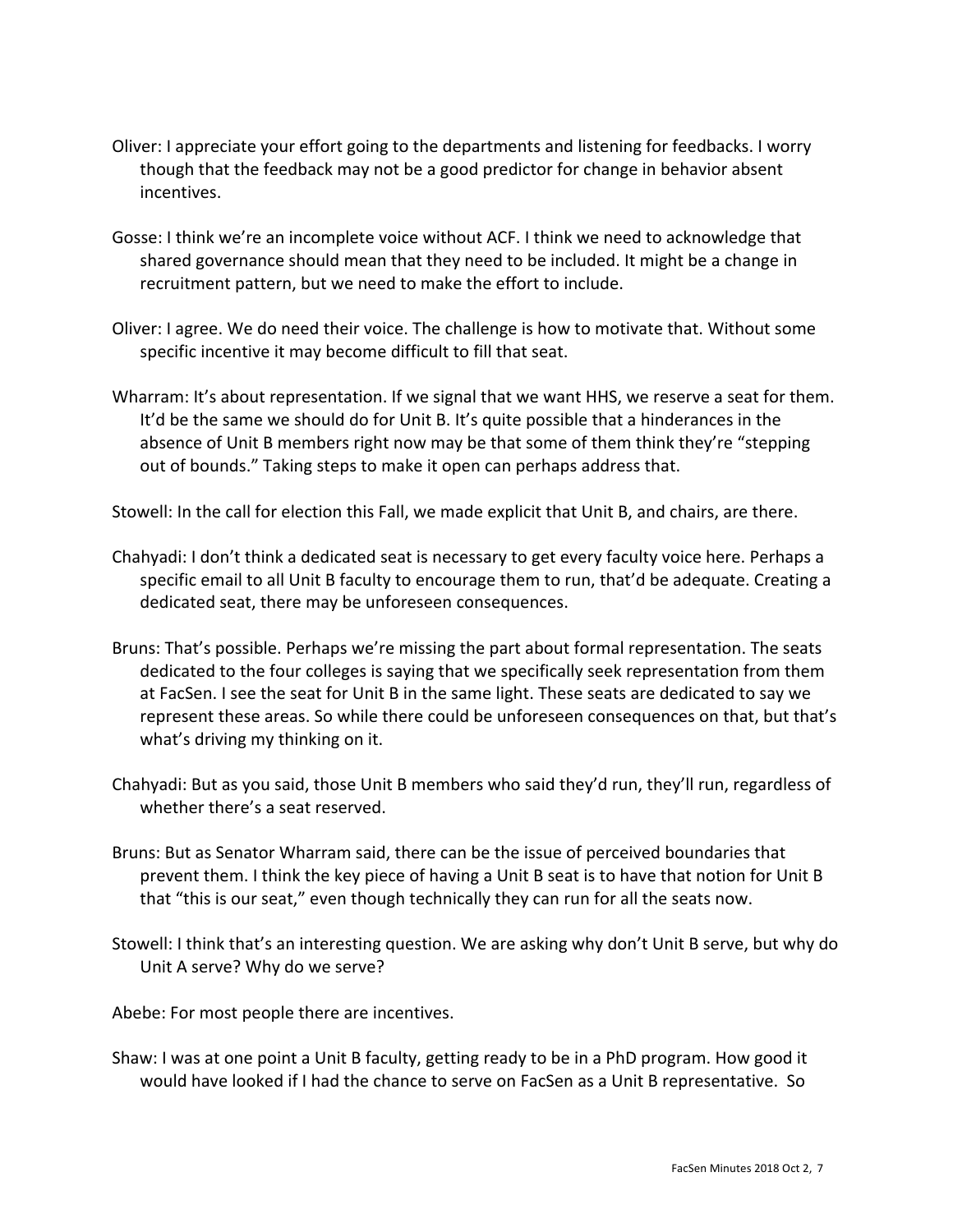serving on FacSen may be the incentive, even though some Unit B members already have their terminal degree.

- Bruns: Maybe what we need is to do a poll on Unit B members to see what they think of a dedicated seat on FacSen, and then take that into consideration as we move forward.
- Holly: I agree having a slot for representation and recruitment purpose. Having a dedicated seat is itself a recruitment tool. In terms of time, if a 3-year term is the normal then we should keep it the same for Unit B. I am sure in the past we've had senators who could not serve out the full 3 year terms and we found ways around that. So why not just do that for Unit B members as well?
- VanGunten: Just a point of clarification when we say Unit B, are we also including Academic Support Professionals?

Hung: No. We should be more clear in our language because we have been meaning ACF.

- Oliver: How much participation since they have been allowed to serve. So maybe this can answer if this is understanding issue or an interest issue. I understand that this is an explicit collegial gesture to have a dedicated seat for Unit B, but it doesn't make sense to me because they can run for all the seats today.
- Hung: I understand the argument that if they are not currently serving, then making a seat specific for Unit B, if that's going to change people's behavior. I would argue that given that they are not currently serving, we need to increase higher visibility to encourage participation. In addition, the dedicated seats for colleges serve in part to make sure that members from the smaller colleges can still be elected. CLAS is has about 4 times more faculty than some of the smaller colleges. The dedicated seats serve to avoid the event that the FacSen is dominated by members from the larger colleges to the exclusion of the smaller colleges. The dedicated seat for Unit B can serve a similar purpose. In general, there are fewer Unit B members on campus. So having a reserved seat for them will help ensure that if they want to, they'll have a voice at the FacSen without having to worry about numbers. If you're the only Unit B member running, you can still get a seat at the FacSen as long as you meet the minimum vote requirement, even if you are not the top populous vote.
- Bruns: Let me propose that the Executive Board write up some of these issues and models before we continue the discussion. The response to HLC report is actually tabled for next meeting because we will be meeting with the chairs of the councils tomorrow. So now, report from our Provost.
- Gatrell: Good to see new faces from across campus. Not too much new update. The State of University is tomorrow 3:30 pm.I encourage everyone to attend. Tomorrow morning I am going to a recruitment event for high-performing students, being held in Effingham. This is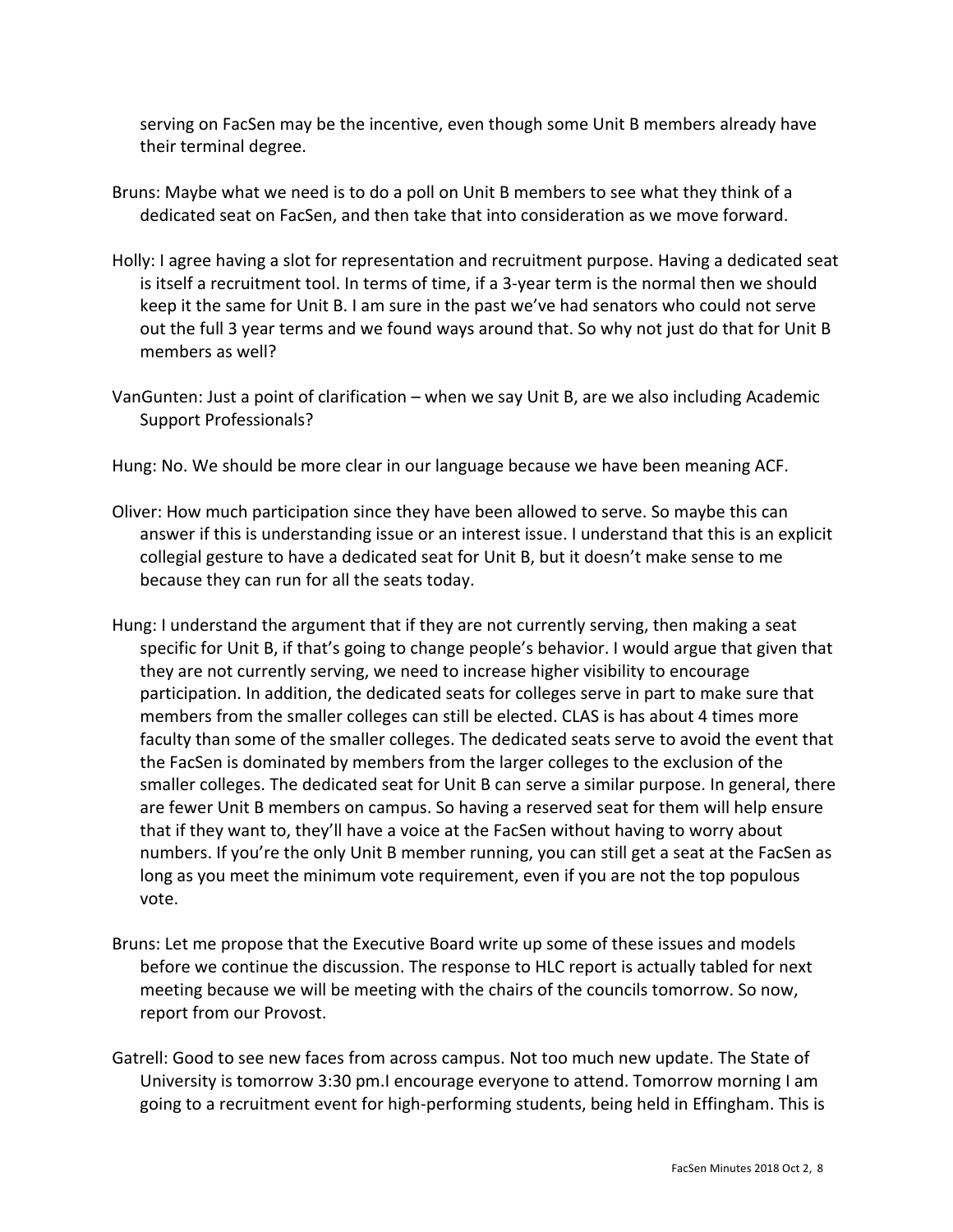an event in partnership with U of I, and SIU. From the Executive Meeting, I am pleased to announce that we now have a Plans Work representative for the Library, the broken window in Klehm has been fixed, and the questions about fees are being addressed. I want you know that both the President and I take your concerns very seriously and we make sure to follow up. We appreciate the reaching out of the Senate to your colleagues. I know this is sort of new, but I think it's very useful to have these conversations. There will be 2 cycles of searches this year. In fall, we have 21 searches, the majority of which are Unit A searches. We will have another round of searches in Spring. Going forward it's still a challenging fiscal environment. We received \$1.2 mil budget target gap to manage over the years. It's the best environment we been in over the past few years. I am optimistic because current indicators are positive. We want to thank the faculty in our enrollment increase. Excess funds are calculated with the State Guidelines. So we can only carry forward so much Ledger 2 numbers. We are working on minimizing the impact.

- Bruns: Before questions, I want to thank our President and our Provost. When I met with the departments there were concerns that I will share with the Senate later as a summary. But there were some specific issues and concerns that can be acted on immediately, like a broken window in Klehm that has not been repaired for a while. Both our President and Provost have been receptive and collaborative on those issues.
- Gatrell: I haven't seen the full report either but I understand that there are concerns over staffing level. One of my concerns is that we can deliver the curriculum. A second concern is that we have the resources for the programs, be it study abroad or undergraduate research. But on top of that, I also want to make sure that for instance when someone goes to the theater department the door is open to sell tickets. I want to make sure programs are supported, like nursing needs a full-time administrative assistant. This is a balancing act for a lot of needs. The focus is on teaching to make sure academic standards are kept up.
- Abebe: Very satisfied in most cases with the leadership. With every progress, there comes new requests. Faculty write me emails about the budget devolution back to the departments. Decisions at the lower levels tend to be better, more responsive, generally speaking. There're reasons why the budgets are gathered under Business Affairs. I don't think the best decisions can be made there. So I will like you to keep this in mind going forward.
- Gatrell: I mentioned this in yesterday's meeting with the Executive board that Just because our impasse is ended, it doesn't mean everything is now back to where things were 3 years ago. Our resources are still low. State appropriation to EIU continues to be down compared to 2015. Tuition revenues continue to be down. Cash flow is still a critical issue. I think the president will discuss this in broad strokes tomorrow. I agree with you in general that the local decisions are better. I realize that there's a perceived bureaucratization of processes and I am working to address that. There are some changes to travel guidelines that actually came from the state, so we must follow those guidelines. So there are externally imposed changes that affect how we manage our campus. We are adapting as we go.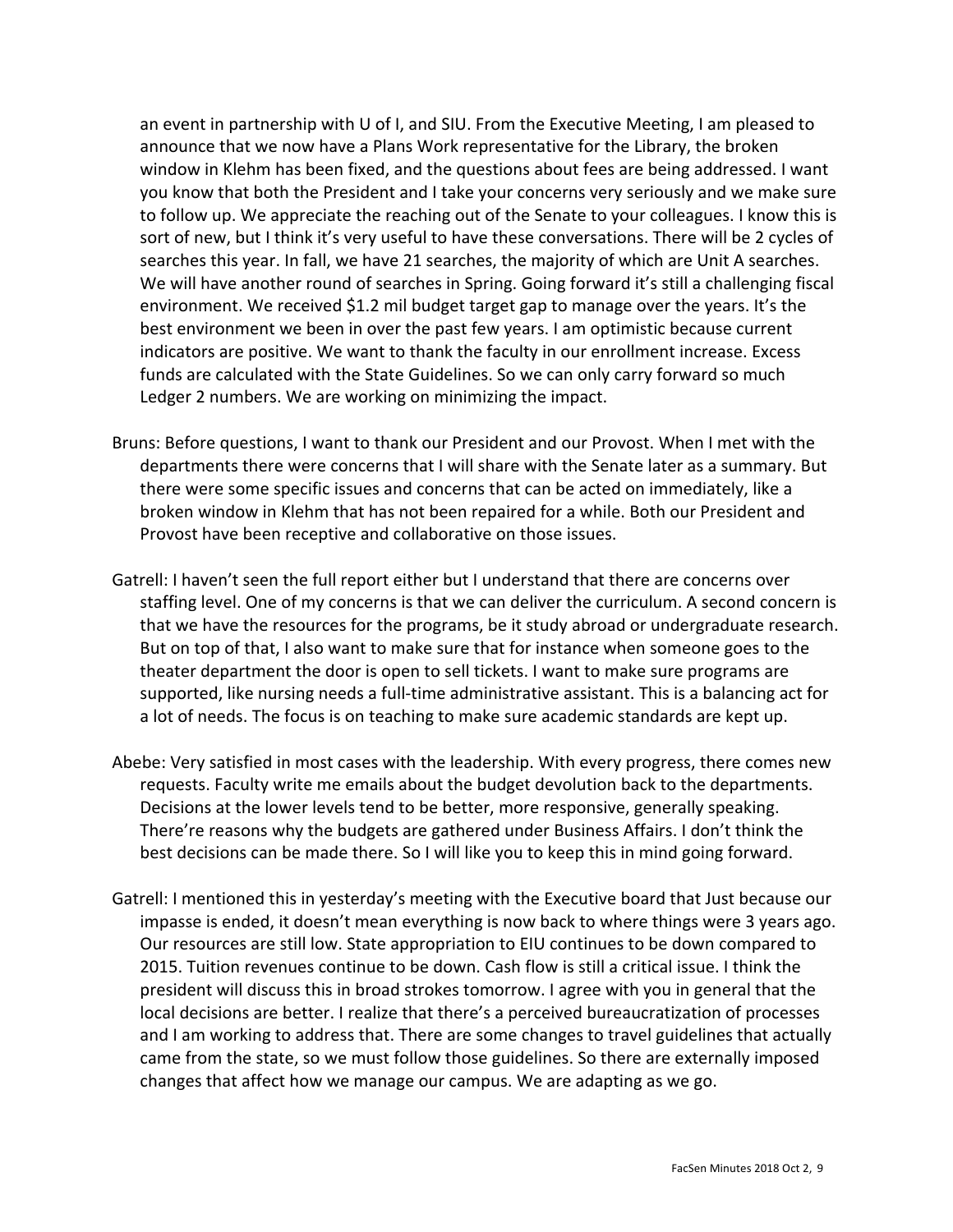- Oliver: Speaking of travel to clarify. Utilizing "the least expensive" option. If we have faculty in Champaign heading to Chicago, they take their own car and report mileage, versus if they come to Charleston to then go up to Chicago. Is that correct?
- Gatrell: That depends where the "home base" is. I think that's part of the problem how do we define "home base."

Oliver: I ask because 5 of our faculty are running into that problem.

- Gatrell: AS a rule of thumb, we have to prioritize "least cost" approach. Sometimes it may mean reimbursing at the rate of a fleet car instead of reimbursing for mileage. If you're a student teacher supervisor, you shouldn't be checking out a fleet car every day. That doesn't make sense to me. Or if is a clinical field placement situation, personal cars make a lot more sense. Ledger 1 or Ledger 2 makes a difference in terms of reimbursing. There are some cases that will be unreasonable to do the "least cost" approach. So there are exceptions. In general, the least-cost is the preferred approach.
- Abebe: I agree that some of the past practices should have altered. For instance, in the past, our school used to pay moving reimbursement for faculty who live in, say, outside of St. Louis, when the reimbursement should have stopped for the cost to move to Charleston.
- Gatrell: The good news is that we are working with departments on the issue to find the most sensible resolution for each case.

Oliver: How's the state been with in allocating funds.

- Gatrell: Our comptroller has been amazing getting reimbursements to us and she's been very supportive of higher ed. We've had no problems in terms of reimbursement from the state.
- Bruns: Thank you, Provost. The next topic is Homecoming BlueBQue. I am confused on this because there was apparently a donation, but the FacSen doesn't have a budget. Did the Provost's office make a donation on our behalf?

Gatrell: I am not aware of something like that.

Hung: Last year, what happened was that they were trying to raise fund for the event and while I was at the Staff Senate meeting they asked me if I would bring the issue back to the Senate and ask faculty to contribute. So I did. But the timing was short. By the time we figured out who'd take the donation, there were only 3 days left to make the donation. I wasn't given an record as to how much money was raised in that process.

Gatrell: I know that this year the VPAA office is sponsoring/helping with the event.

Wharram: What is the BlueBQue?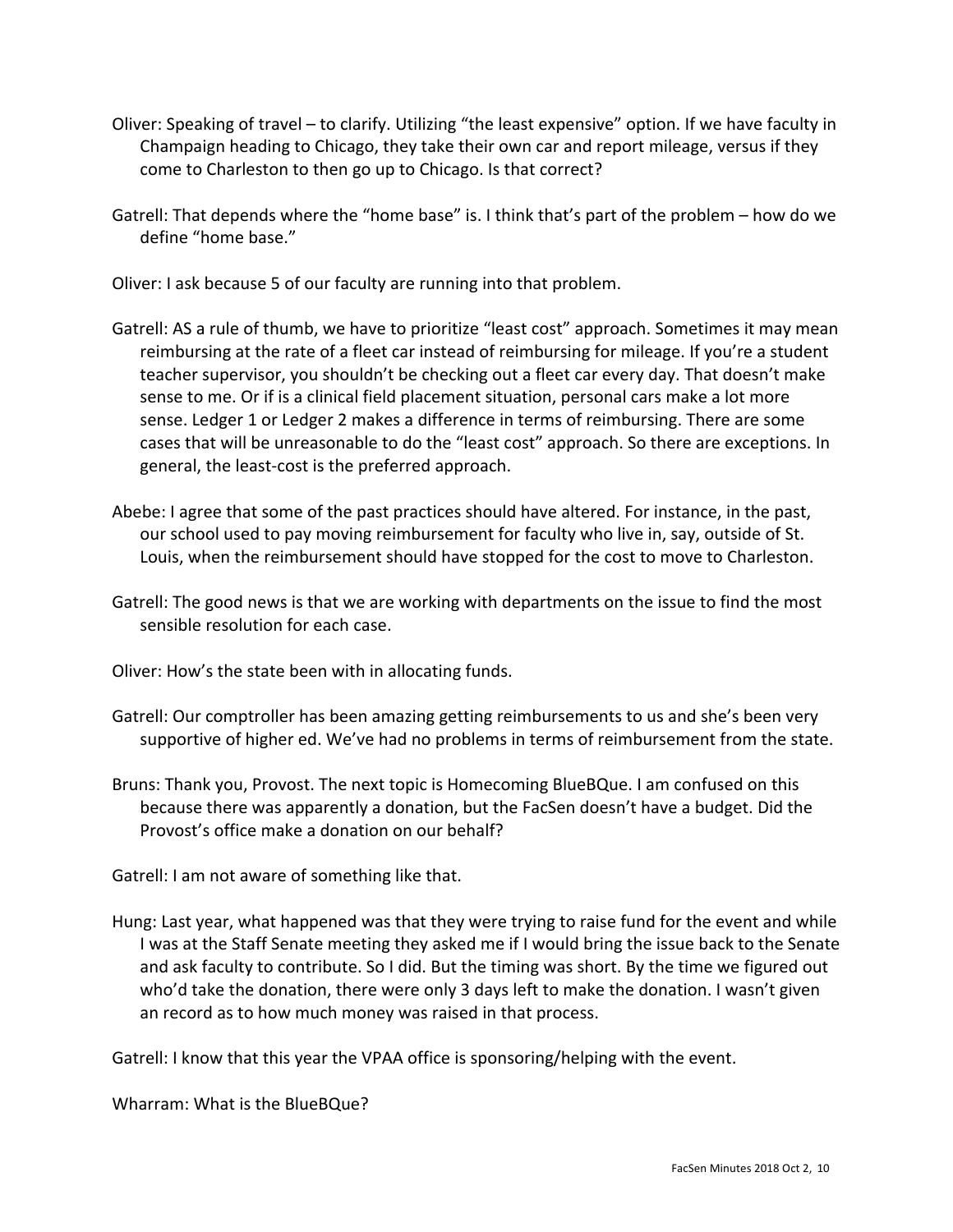Gatrell: It's a community celebration for homecoming, with faculty, staff, student workers, and community members.

Shaw: Looks like it will be Wednesday Oct  $17<sup>th</sup>$  from 11 am to 1 pm at the Library Quad.

Hung: I will contact Stone to get some info. And then send general email out.

- Bruns: Two other issues for updating the panther statue, and the bike path through campus. I contacted VP McCann. He said that the panther statue is being worked on. The original spot appeared to not be able to work because of the weight and the construction issue. I am assuming he's working with the Student Senate?
- Carson: Yes we are working on it. The new site will be the street across Stevenon Hall, where the brick memorial is. We are working on the logistics. I was told that it will be up for graduation.
- Bruns: Bike path city is working on it as part of rebuilding Lincoln Av. They are putting in wider sidewalk. Whether the path goes through campus is still up in the air. I got an update from the city saying that there'll be a committee that meets quarterly to talk about these issues. There'll be a committee to talk about. Now, on to the reorganization of APERC/STHC.
- Hung: I sent out the summary via email. To bring people up to speed: we've been talking about streamlining the work of elected positions because we have troubles filling these positions. Both APERC and STHC are contractually defined and have to exist. Both require elected faculty in them. The two committees both meet rarely. So to reduce the work load we want to combine or reconfigure these two committees. There are two models for this. The first model is to combine APERC and STHC into one pool. People are elected into this pool, and then are called to serve as the need for each committee arises. This does require a rewriting of the contract language. This means that the FacSen ends when we make the suggestion to the UPI and President Glassman. In the second model, the proposal is to make the function of APERC into being part of CAA since CAA already handles curriculum issue. Similarly, the function of STHC will become part of the FacSen since FacSen is moving to a college representation model. In each case, people who stand for elections will do so knowing that in addition to serving on CAA or on FacSen they may also be called on to serve on the APERC and STHC.

Wharram: Will the second model still require change in contract language?

Hung: No, I don't think so. The contract language says that the committees need to exist and then delineates the composition, but it doesn't say that members on these committees must be exclusively to those committees and cannot serve on other things. As FacSen, we are given the responsibility to run the election to fill those positions so I think it's within our right to determine how to staff those positions. But clearly, if we choose this model, we will have to consult with the UPI on this to make sure.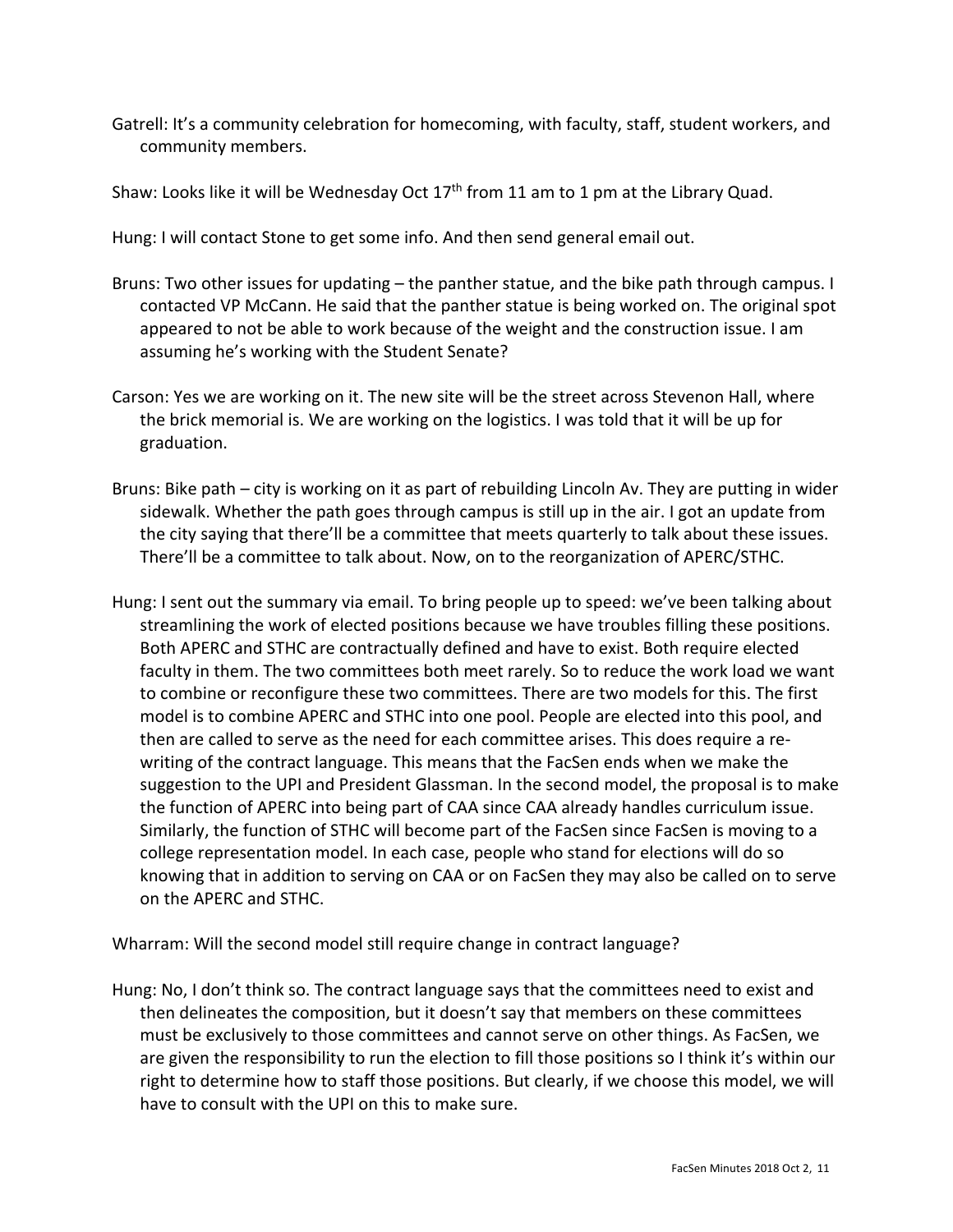Abebe: I appreciate the work that has gone into this. Each model has advantages and disadvantages. The first model has the advantage of saving us a lot of the mess that the second model will create. The disadvantage is that it requires change in contract language. The second model creates more of a mess that Senator Stowell has to face every semester in finding people to run for these positions. I suggest adopting model 1, urging the union and the university enter into a memorandum of understanding.

Bruns: Can you explain what you meant when you said there's more of a mess for model 2.

- Abebe: The mess is that we have to manage it. We have to figure out whom to select for these committees, and how to select them. This will turn the process into a political process. And I don't want to see us there.
- Hung: I am not sure I follow that. In model 1, we still have to manage and staff them. FacSen is still responsible for electing people into the shared pool. So that's still one election we have to manage on top of electing CAA and FacSen. In model 2, I would like to hear your thoughts on why it makes APERC more a political tool than what it currently is.
- Abebe: In the current way, and in model 1, the people elected to APERC are elected for just that purpose. They're not elected to do another job first, from which they will be selected to serve on APERC. That is what will make it a political tool.
- Bruns: In the case of APERC, it will be all of CAA becoming APERC. In the case for STHC, that will mean we have to choose from the 15 Senators to be on the STHC. Is that where the aspect of politics come into play?

Abebe: Yes, possibly.

Hung: But we don't have to do it that way. When we call for a run of election, we can announce the position as FacSen AND STHC seat. So if someone casts a vote for a person, they will know that they are electing someone to be on both FacSen and STHC.

Corrigan: Would that be just for the at-large seats?

- Hung: It could be any of the seats because the FacSen term is always 3 years. The STHC has college-specific ties. So all the college specific seats for FacSen will have to be automatically part of the STHC seat.
- Corrigan: But it really just needs a person from the right college, whether they are in the college-specific seat or at-large seat.

Hung: You're right.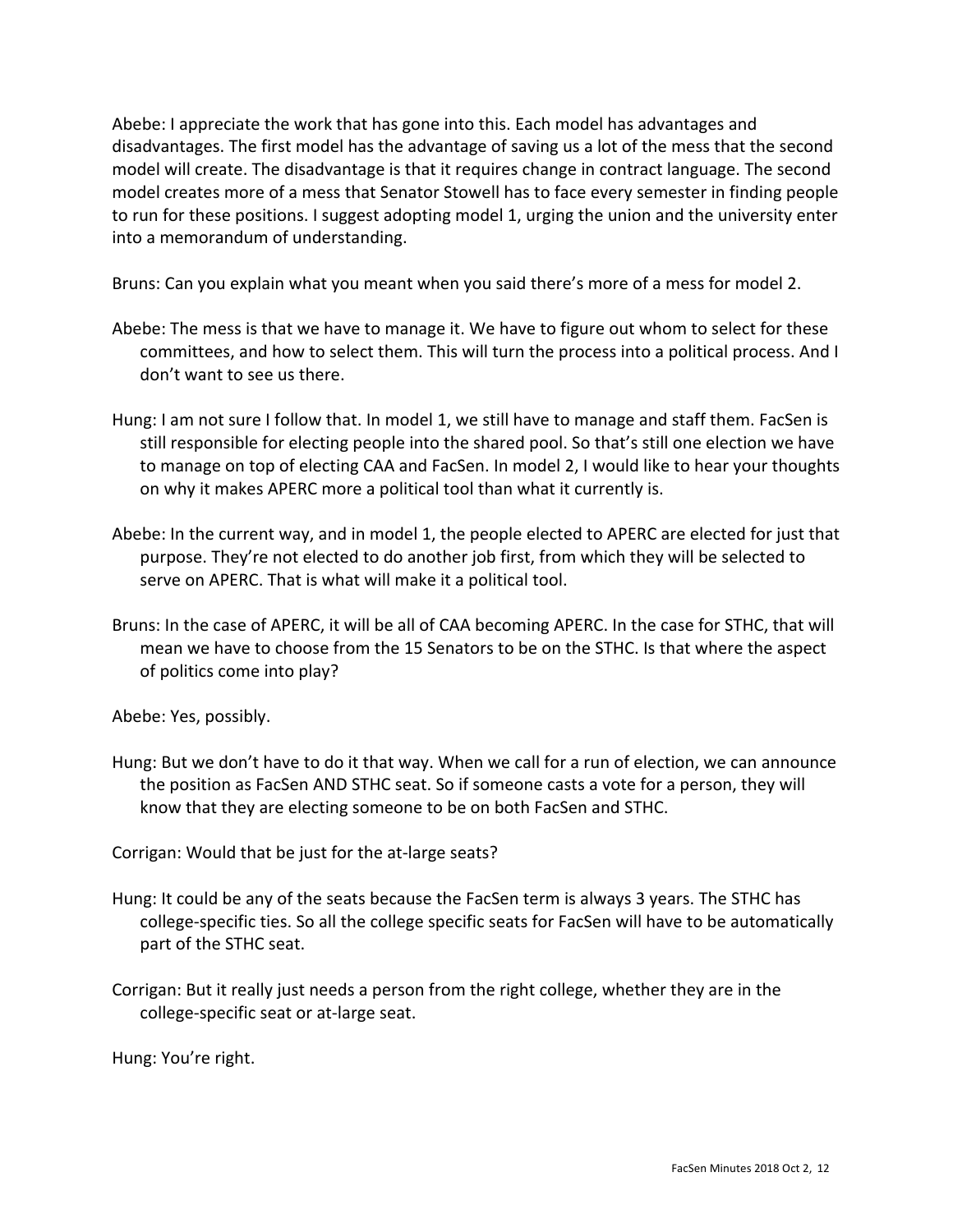- Brantley: The net amount of reduction in election workload is better in model 2. Given the rarity of these committees, model 2 makes more sense to me. People in those committees are already doing relevant work so when the need comes up, they are already there.
- Holly: I agree with Senator Brantley. It seems to me that there'll be more expertise in model 2 since we are drawing from people who are familiar with the issues. I don't really have a sense for how the committees are staffed now.

Hung: Right now, they are elected to those positions when we run election for FacSen.

Holly: In this current way, we have not much background on who the people running for those committees as to whether they have the right expertise. In model 2, we can expect some familiarity with curriculum issues.

Hung: In that sense, the pairing of CAA to APERC does lend some strength to that model.

- Oliver: We got up close and personal with APERC last year. I wonder which of these models would have worked better this recent time. We also need to keep in mind too that we are having a hard time recruiting for CAA and FacSen. Do we want to make the job look bigger?
- Okrasinski: That's actually when I wanted to attend the meeting today. I am one of the few people who got to serve on both the APERC and STHC before. In my experience, the work for APERC is quite intensive. We met for 3 weeks, two to three times a week, for 1 to 2 hours each. It was time intensive. I think adding this to the CAA is going to put a strong time strain on the people doing these two duties. Also, APERC and STHC election candidates need to write a short essay explaining their expertise and views, so it's not completely random selection.
- Stowell: That's a good point. But in this past round, the administration went to APERC, FacSen, and CAA to solicit input. It just seems to me that it'd be more streamlined if instead of 3 bodies we have just one.
- Okrasinski: I agree. I just think that the timing will be difficult. For the STHC, we were called into service one time. You just have to be able to really read facts and be willing to make hard decisions. But if you're in an elected position, I don't think it will be a big deal. That's different from the APERC situation, which is just such a time sink.
- Wharram: I agree that this will streamline things. But I also see great value in having multiple committees coming out with similar recommendations. This allows faculty input from different venues. I support model 1. At the ad-hoc committee last year, we talked about making APERC and STHC be the same pool, and we can possibly reduce the number on the committees to 5. STHC is rarely called up, and when they are, the issue often resolves itself before actual work is done. I imagine a lot of people signing up for CAA may not want to be on APERC. And similarly, people who run for FacSen may not want to be on STHC. Model 1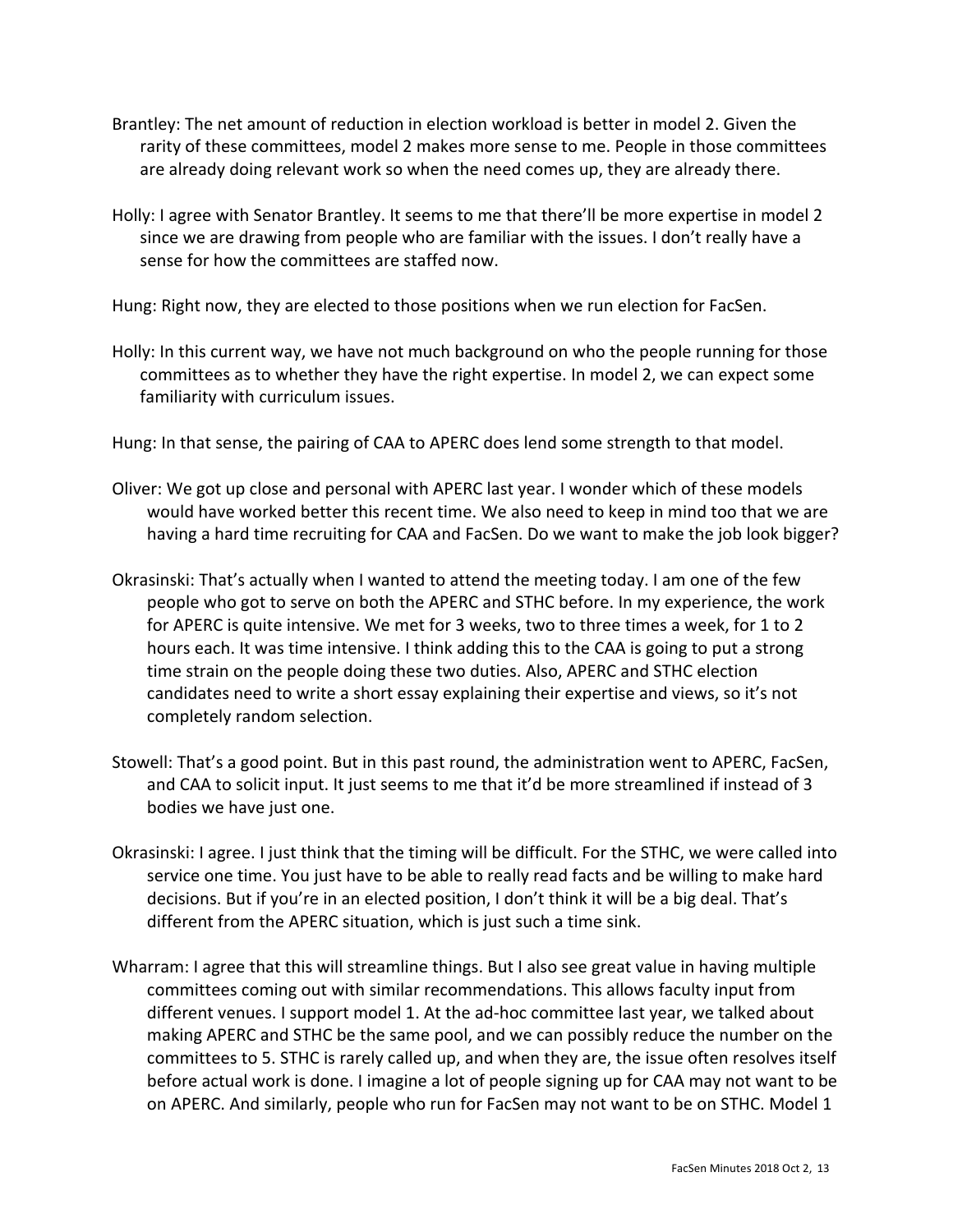does put the onus on the union and the university to come up with a MOU, but they should be able to do that.

- Stowell: One point I want to bring up is what does CAA think about this. Do they want to be involved in this? We need their input, too.
- Hung: I think we can bring this up tomorrow when we meet with the chairs. Another point I want to make is that whatever option we decide on, I am okay with it because both models have pros and cons. But in model 1, our role is the salesman. We pitch the idea to Dr. Glassman and Dr. Ludlow (from UPI) and they decide. They can say that they like the way it is, and we will be back to square one.
- Oliver: Another point is that there may be issues of conflict of issues. If we condense the membership, we are likely to run into issues where people may want to recuse themselves from considerations that touch on their own specific department.

Hung: Well, right now, as it stands, each committee doesn't have a whole lot of margin in it.

Oliver: Is it 5 and 5 for the two committees?

- Hung: For STHC it's 5, for APERC it's 7. If we look at STHC, the membership is 1 from each of the 4 colleges with Booth being considered as part of the college with the lowest faculty numbers, plus one at-large member. So if the issue in front of STHC comes from, say, CLAS, it's foreseeable that the CLAS representative and the at-large representative will both recuse themselves. So I don't think condensing the membership is going to worsen the situation in any meaningful way.
- Wharram: Have we communicated our concerns to both the administration and the union? Seems like that's something they should look at. In our role as FacSen, can we make sure that they are aware these issues exist?
- Hung: I am on the UPI Exec board so I have brought it up. But the initial reaction is that "we are happy with where things are." I just said that wait till you hear the proposal. The point is that regardless of what the FacSen says, it is really up to the university and union to make that final decision.
- Bruns: I think for these difficult issues we really need time to digest the information and think on it. So why don't we postpone any decision till next time. That will give us time to meet with the 4 chairs as well and get their feedback. Should we talk about the sexual harassment issue or the think tank proposal in our remaining time?
- Gosse: I want to talk about the sexual harassment policy issue since it's been on the agenda for a few meetings and it kept getting postponed.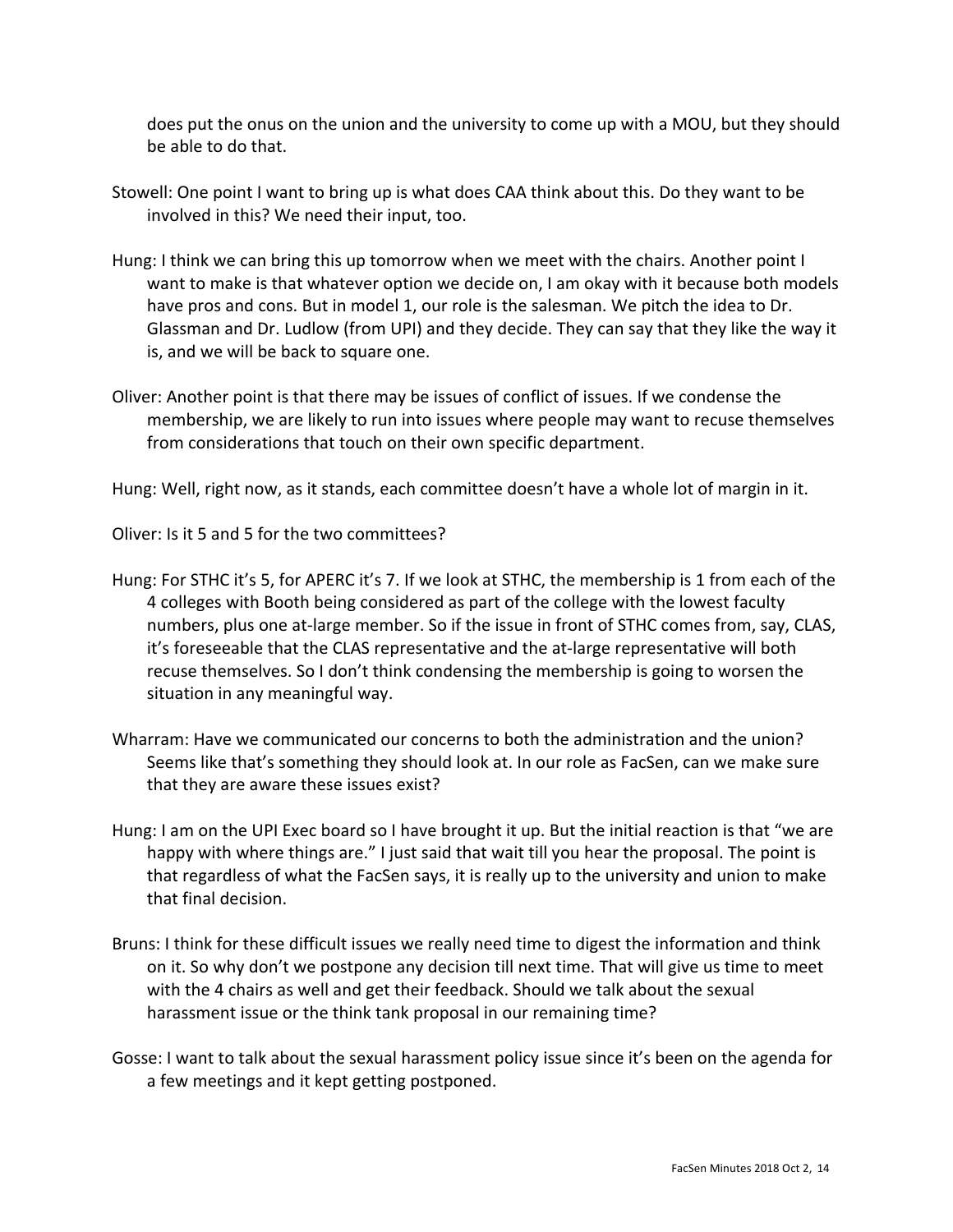Bruns: Certainly, we can go ahead with that.

Hung: The issue was brought up by a faculty email to me, about the change in guideline from the Department of Education regarding how sexual harassment and sexual assault reports are to be handled on college campuses. Right now, no formal guidelines have been issued. The report is on what those changes are likely to be. I've attached EIU IGP 175 and 185. Those are our current policies. Some of the proposed changes could probably change how we do things. We will probably have to update our policies. That's really not in the hands of the Senate since these are changes in IGP. I think the concern, from what I gather, is that we want EIU to maintain an environment that protects the people who are making the complaints, establishes a positive environment for people seeking redresses in these complaints, and that we don't slip into doing the minimum because the bar has been lowered. Just because the bar has been lowered it doesn't mean that EIU has to follow. We can keep doing what we think is best in serving our campus community.

## Gosse: Thank you.

Bruns: The other issue is the campus strategic think tank. This came from the vitalization review committee. It was suggested that it's a good idea to have a think tank of people who'd look at the broader pictures for higher education, to look over the horizon, so that our institution can be nimble and responsive. The administration seems to like the idea and Dr. Glassman wants us to come up with some ideas on how to implement this. So I want to bring this to the Senate to talk about it.

Abebe: I think it's a great idea.

Gosse: So will that be in a consultative to the administration?

- Bruns: Well they will be on it. The President expressed interest to be part of this. When I asked President Glassman if he'd listen to any of the suggestions from this group he said that he would hope so since he would like to be a part of the group. We don't know what the size of this committee will be or any of the details. The way it was proposed was that the Senate will appoint people to serve on this.
- Hung: My thinking that to keep things nimble and responsive, the size should not be too large. Say, 6 total. That will allow for faster resolutions, faster finding of consensus. Of course, the trade-off is the diverse voices in the group. So you'd want people who are good at listening to diverse voices on campus so that a broad range of opinions can be brought to the group, without necessarily have to have a large group.
- Abebe: I think you can also argue the opposite. If it is truly a think tank, it should benefit from the ideas and visions from a lot of people. It doesn't have to be constrained by time or number. In fact, when it is set up, it should hear from as many people from campus and from the community as possible. So I am not sure a limited group membership will work. If